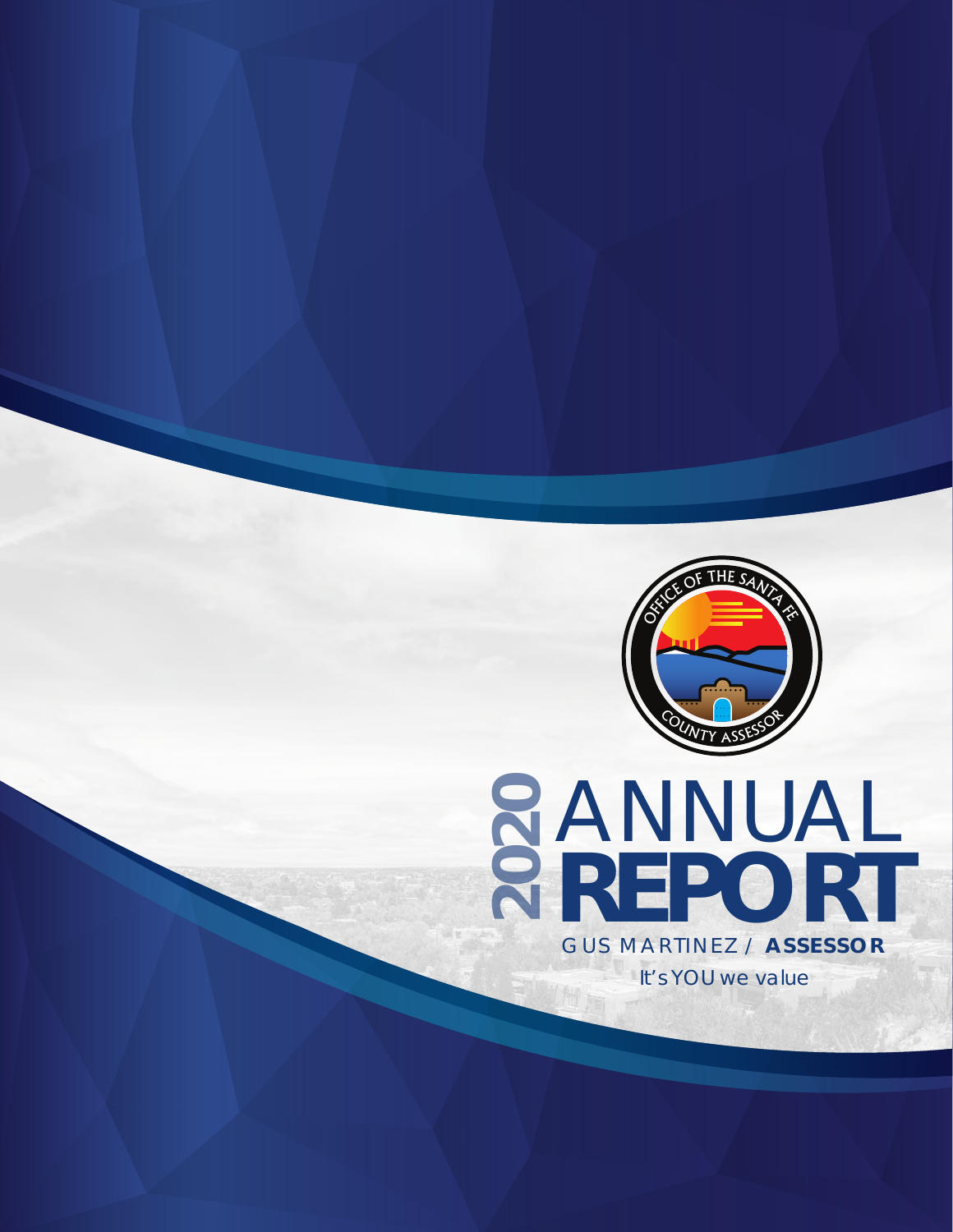#### **INET TAXABLE VALUATION COMPARISON NET TAXABLE VALUATION COMPARISON**

|                                             | <b>Tax Year</b><br>$(TY)$ 2019 | <b>Tax Year</b><br>(TY) 2020 | \$<br>Change                                     | %<br>Change |
|---------------------------------------------|--------------------------------|------------------------------|--------------------------------------------------|-------------|
| Total<br>Taxable<br>Value                   | \$7,537,506,733                | \$7,867,797,324              | \$330,290,591<br>\$100,230,917<br><b>Net New</b> | 4.38%       |
| <b>Total</b><br><b>Residential</b><br>Value | \$5,883,616,537                | \$6,185,393,085              | \$301,776,548                                    | 5.12%       |
| Total<br><b>Non-Residential</b><br>Value    | \$1,653,890,196                | \$1,682,404,239              | \$28,514,043                                     | 1.72%       |
|                                             |                                |                              |                                                  |             |

COUNTY AND RESSS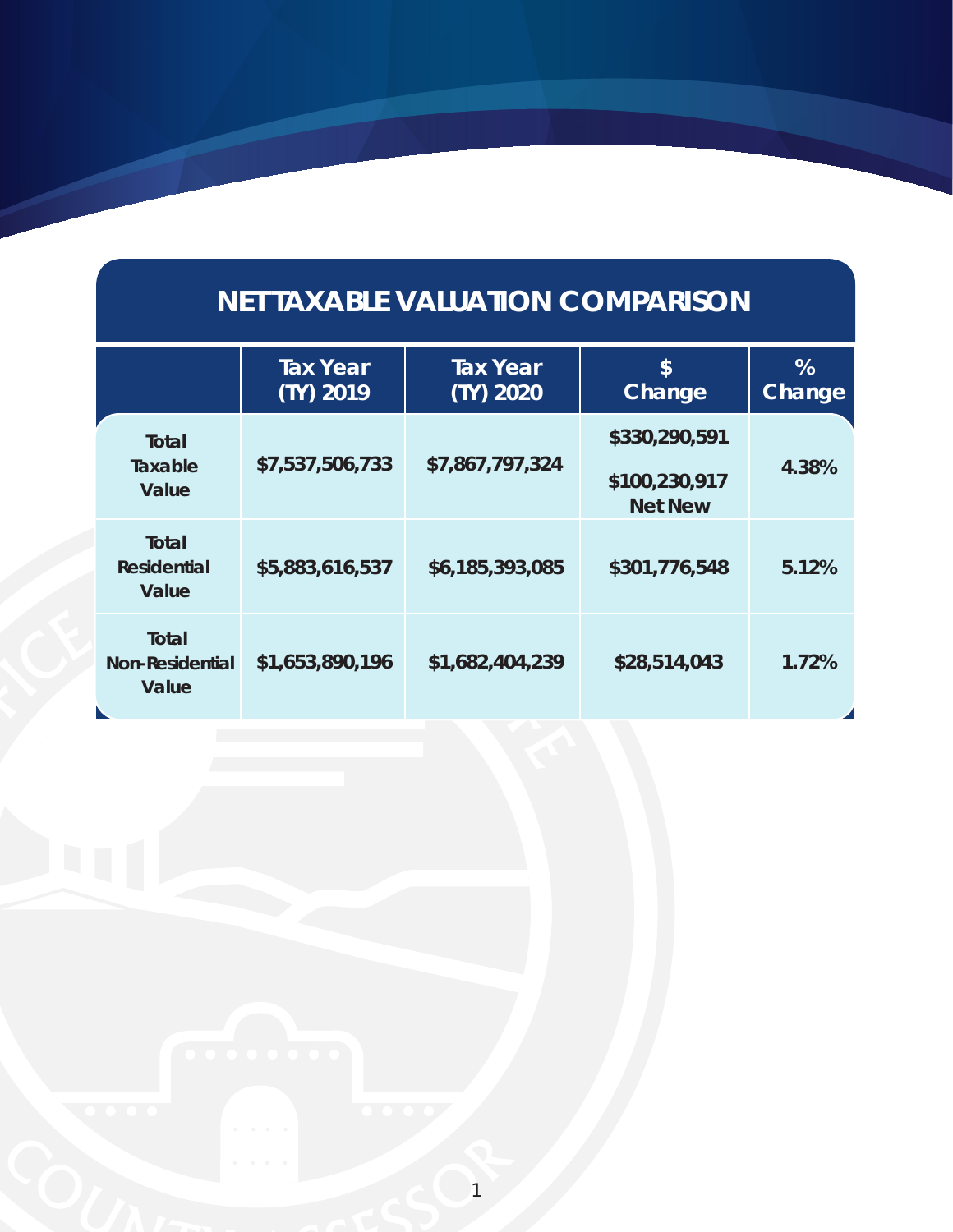|      | 2019 PERMIT TOTALS<br>3385            | 2018 PERMIT TOTALS<br>2892 |                               | <b>2017 PERMIT TOTALS</b><br>2237 |                                      |  |
|------|---------------------------------------|----------------------------|-------------------------------|-----------------------------------|--------------------------------------|--|
| 1883 | CITY PERMITS   COUNTY PERMITS<br>1502 | CITY PERMITS<br>1871       | <b>COUNTY PERMITS</b><br>1021 | 1593                              | CITY PERMITS   COUNTY PERMITS<br>644 |  |

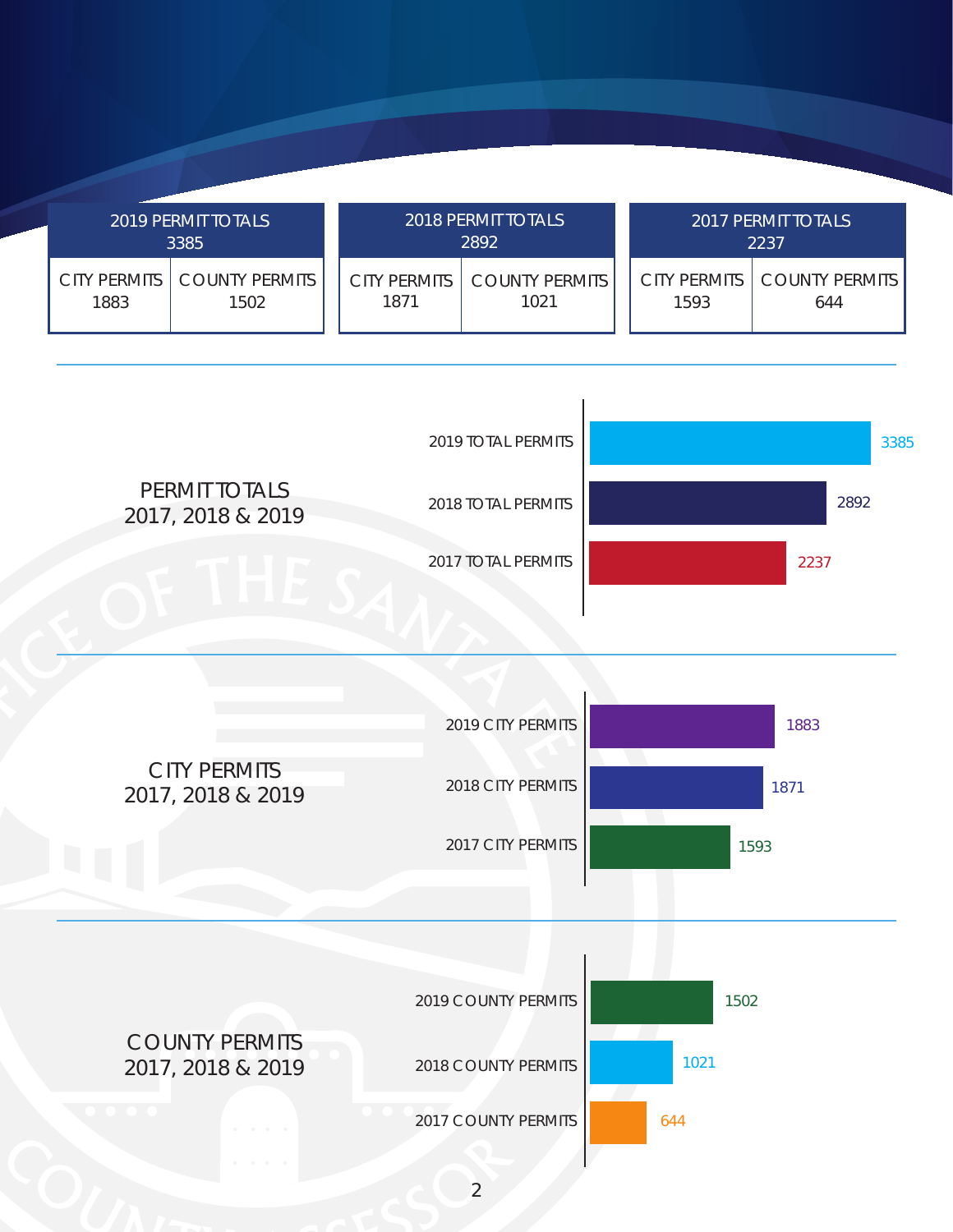|                                          | 2019 AFFIDAVITS TOTAL<br>3696              | 2018 AFFIDAVITS TOTAL<br>3569     |                                            | 2017 AFFIDAVITS TOTAL<br>3396            |                                            |  |
|------------------------------------------|--------------------------------------------|-----------------------------------|--------------------------------------------|------------------------------------------|--------------------------------------------|--|
| <b>CITY</b><br><b>AFFIDAVITS</b><br>2092 | <b>COUNTY</b><br><b>AFFIDAVITS</b><br>1604 | CITY<br><b>AFFIDAVITS</b><br>1636 | <b>COUNTY</b><br><b>AFFIDAVITS</b><br>1495 | <b>CITY</b><br><b>AFFIDAVITS</b><br>1513 | <b>COUNTY</b><br><b>AFFIDAVITS</b><br>1480 |  |



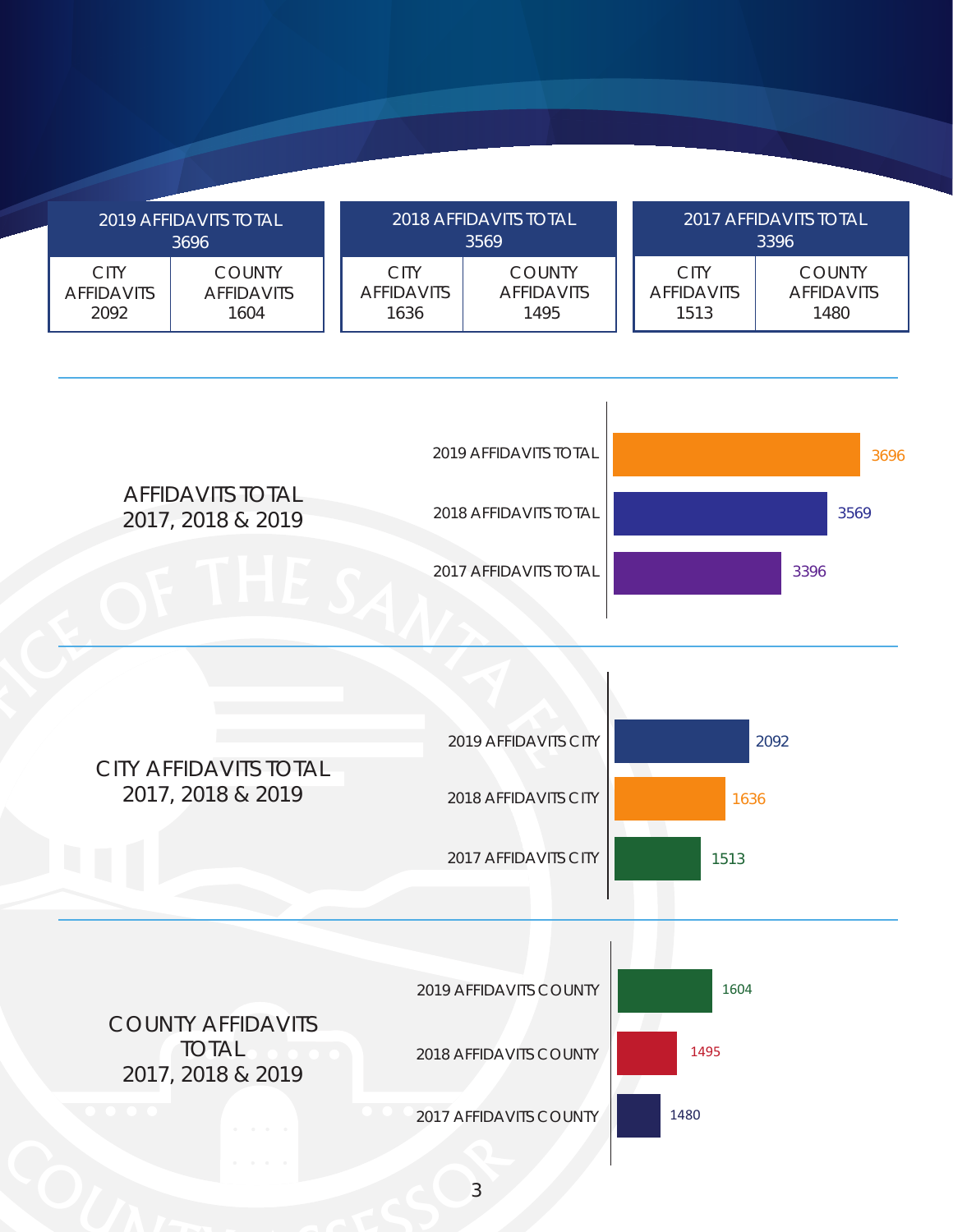## **CHANGE OF NET TAXABLE VALUE HISTORY GROWTH OF NET TAXABLE VALUE HISTORY**

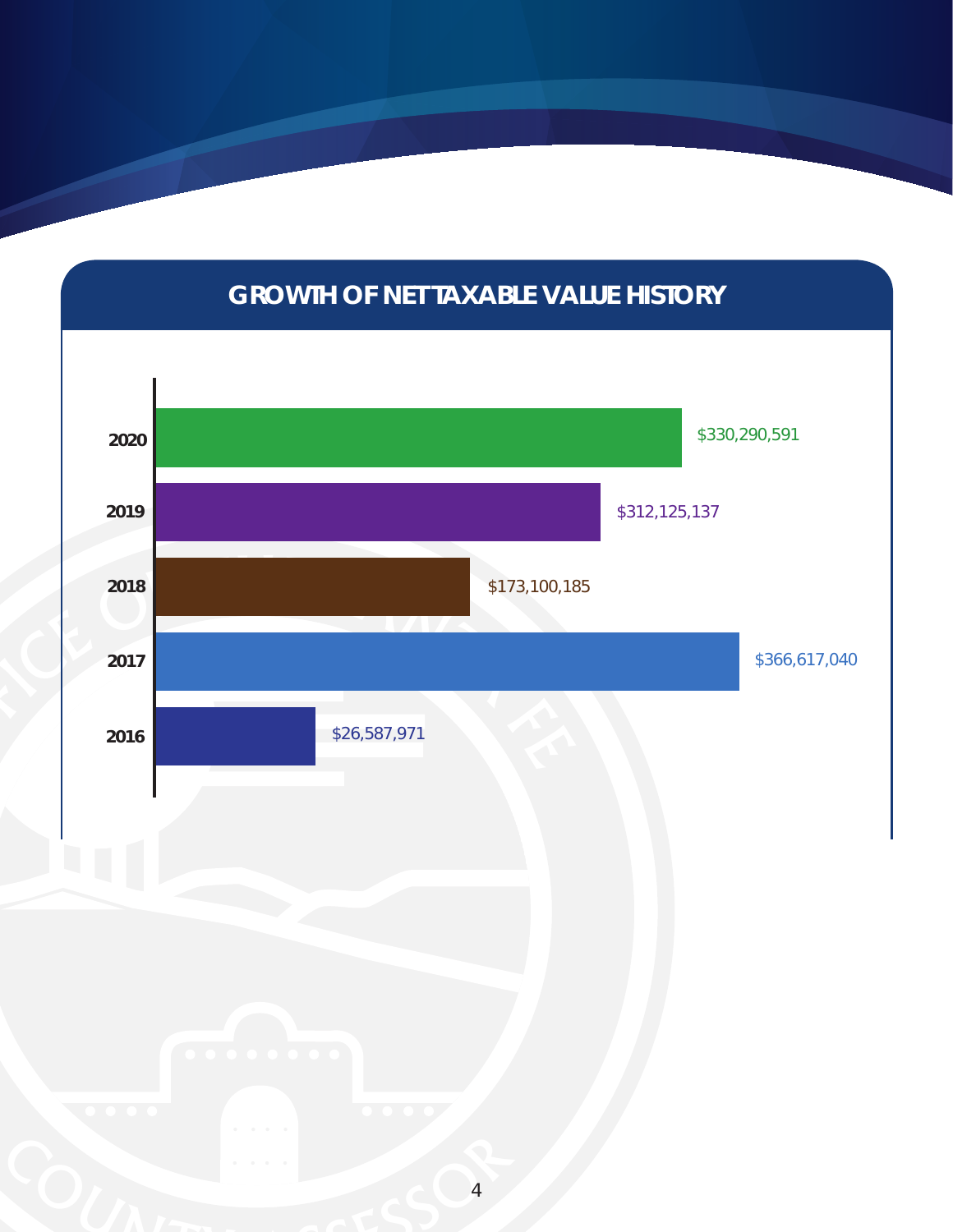

### **NEW NET TAXABLE VALUE ADDED**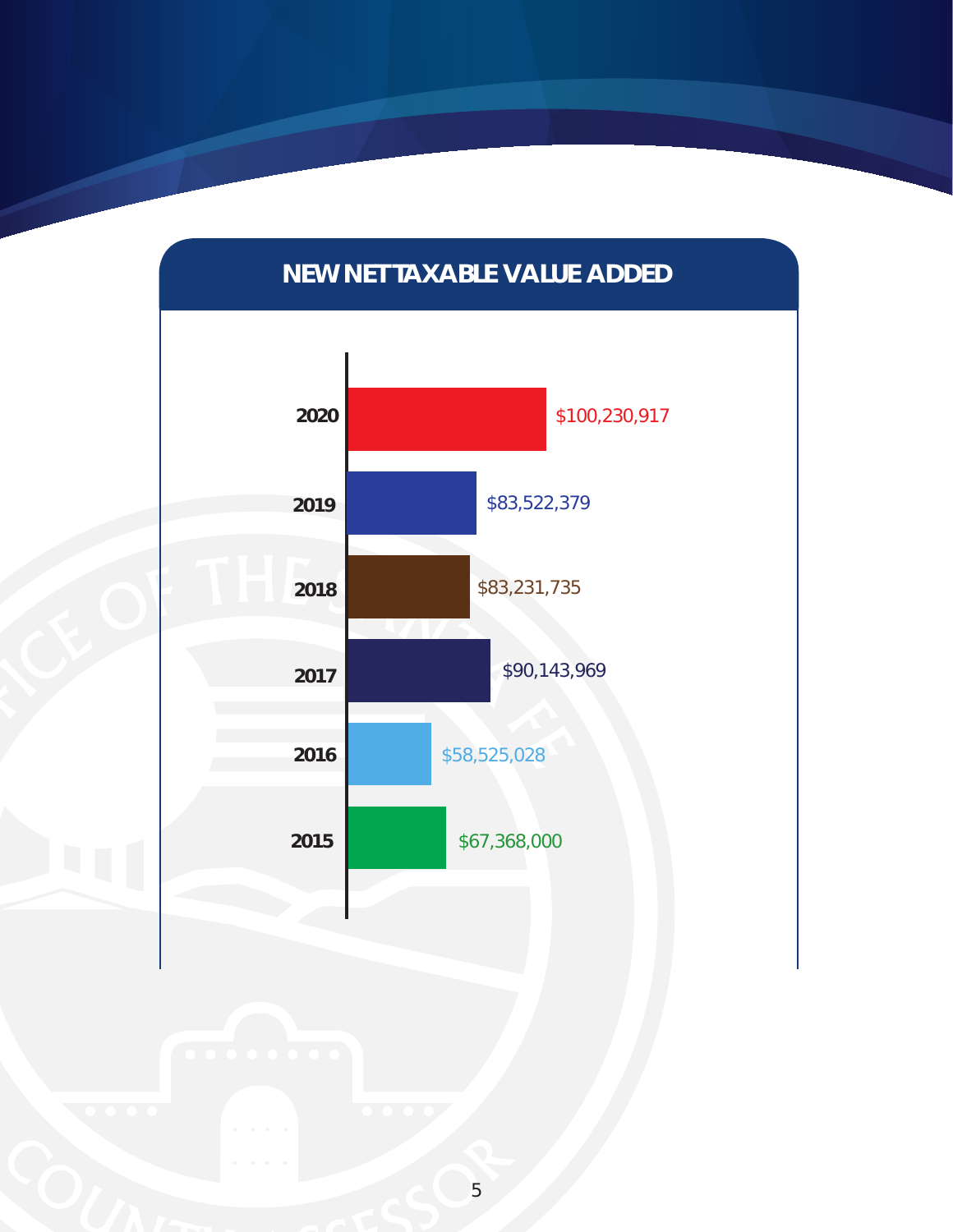#### **SANTA FE COUNTY ASSESSOR'S SALES RATIO STUDY 2020 RESIDENTIAL PROPERTY ASSESSED VALUES vs 2019 SALES PRICES**

## Coefficient of Dispersion: 8.421%<br>Price Related Differential: 100.343% **NUMBER OF SALES: 2,814 I.A.A.O STANDARD Mean Ratio: 94.600% Median Ratio: 94.355% Coefficient of Dispersion: 8.421% Price Related Differential: 100.343% 90% - 110% 90% - 110% 5% - 15% 98% - 103%**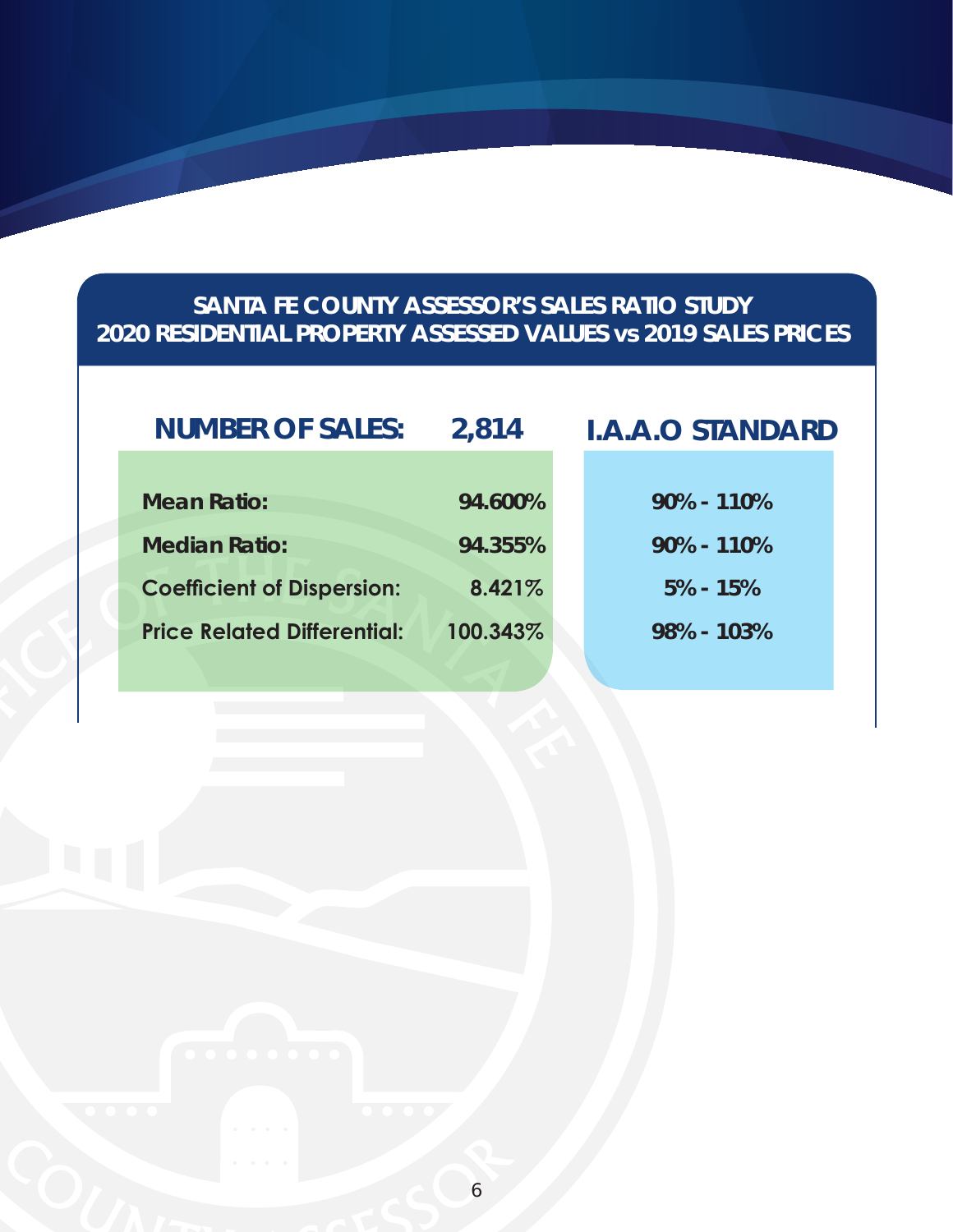#### **COEFFICIENT OF DISPERSION (COD)**

The average deviation of a group of numbers from the median expressed as a percentage of the median. In ratio studies, the average percentage deviation from the median ratio.

#### **PRICE-RELATED DIFFERENTIAL**

indicate assessment progressivity.<br>
OFFICE OF THE SANTA FEDERAL FEDERAL FEDERAL FEDERAL FEDERAL FEDERAL FEDERAL FEDERAL FEDERAL FEDERAL FEDERAL FEDERAL FEDERAL FEDERAL FEDERAL FEDERAL FEDERAL FEDERAL FEDERAL FEDERAL FEDERA The mean divided by the weighted mean. The statistic has a slight bias upward. Price-related differentials above 1.03 tend to indicate assessment regressivity; price-related differentials below 0.98 tend to indicate assessment progressivity.